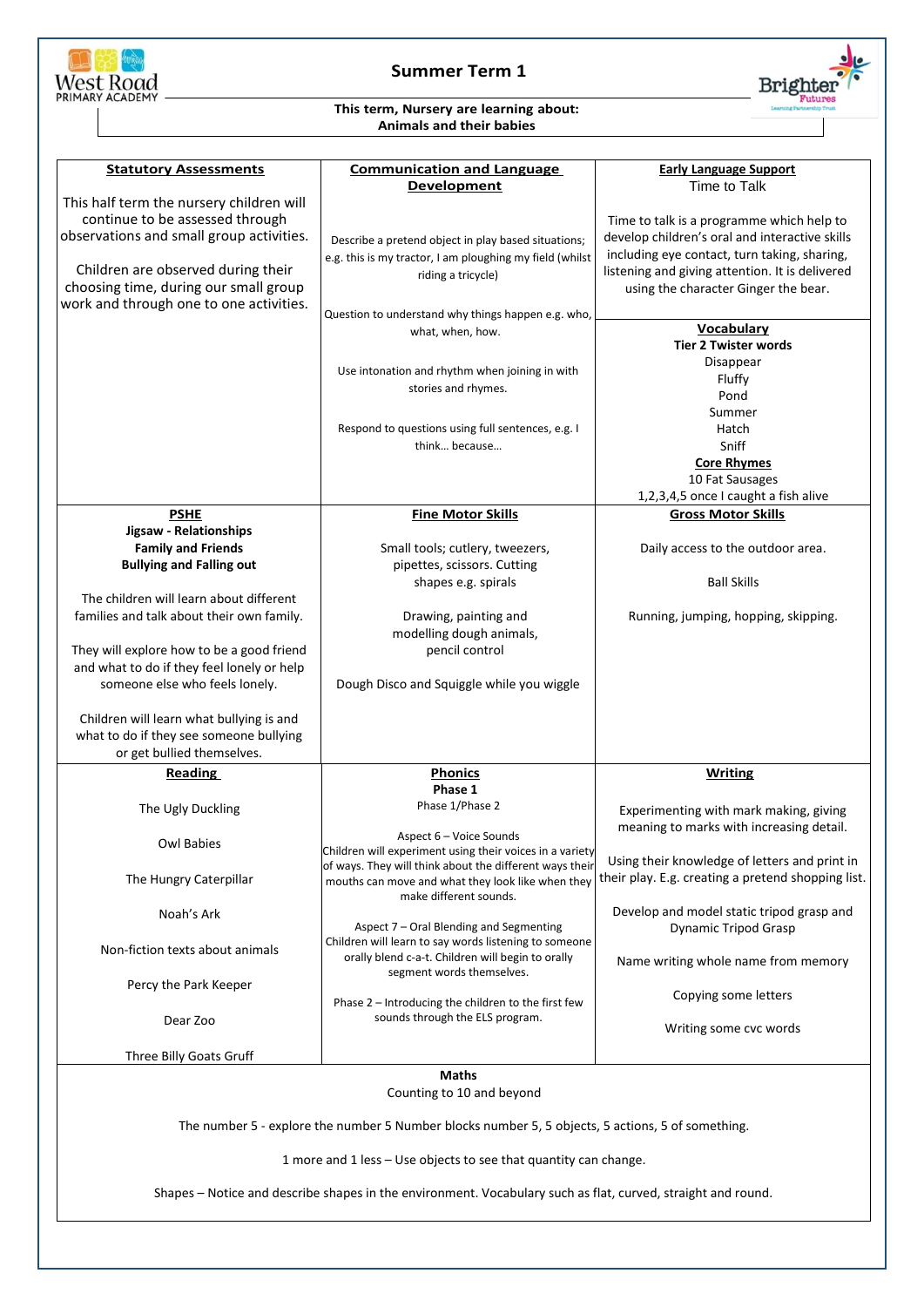

## **Summer Term 1**

**Brighter** 

## **This term, Nursery are learning about: Animals and their babies.**

| RE                                          | <b>Understanding the World</b>             | <b>Understanding the World-</b>                |
|---------------------------------------------|--------------------------------------------|------------------------------------------------|
|                                             | - History                                  | Geography                                      |
| <b>Key Festivals:</b>                       |                                            |                                                |
| St Georges Day                              | Recap extinction                           | Animals in England; farm animals, woodland     |
|                                             | (dinosaurs) Recap- dinosaurs lived long    | animals, seaside animals.                      |
| May Day                                     | ago. Now they are extinct.                 |                                                |
|                                             | Links to previous topic Dinosaurs.         | Learn that different animals live in different |
| Queens Birthday/Jubilee                     |                                            | habitats, compare and contrast.                |
|                                             | <b>Endangered animals</b>                  |                                                |
|                                             | Endangered animals; some animals we        | Wild animals that live in other countries      |
|                                             | know about become extinct (dinosaurs),     | around the world:                              |
|                                             | some animals now are endangered.           | Tiger: India                                   |
|                                             | Choose one of the animals studied and      | <b>Mountain Gorilla: Africa</b>                |
|                                             | learn about why it is endangered.          | Lion: Africa                                   |
|                                             | Links to previous learning about           | Rhino: Africa                                  |
|                                             | dinosaurs.                                 | Panda: China                                   |
|                                             |                                            | Polar Bear: The Arctic                         |
|                                             |                                            |                                                |
|                                             |                                            | The role of a zookeeper                        |
| <b>Understanding the World-</b>             | Being imaginative and expressive:          | <b>Expressive Arts and Design-</b>             |
| <b>Science</b>                              |                                            | Art                                            |
|                                             |                                            |                                                |
| Animals and their babies                    |                                            | Creating with Materials:                       |
|                                             | Music and dance sessions: link to Carnival | Colour mixing and symmetry when                |
| Recognise and use the following vocabulary: | of the Animals                             | creating butterflies.                          |
| Farm Animals: cow/calf, pig/piglet,         |                                            |                                                |
| sheep/lamb, chicken/chick, horse/foal Link  |                                            | Creating homes for animals using blocks        |
| with purple pig farm.                       | Songs about animals e.g. I'm going         | and small world resources                      |
|                                             | to the zoo, Old MacDonald,                 |                                                |
| Pets: dog/puppy, cat/kitten.                | Penguins Attention, Five Little            |                                                |
|                                             | Ducks, The Tadpole song.                   |                                                |
| Wild animals: kangaroo/joey, lion/cub       |                                            |                                                |
|                                             |                                            |                                                |
| Life Cycles                                 |                                            |                                                |
| Chicks, caterpillars and tadpoles Live      |                                            |                                                |
| Caterpillars in nursery to watch life cycle |                                            |                                                |
| happen.                                     |                                            |                                                |
|                                             |                                            |                                                |
| <b>WOW Moments and Enrichments</b>          |                                            |                                                |
|                                             |                                            |                                                |
|                                             | Purple Pig Farm                            |                                                |
|                                             |                                            |                                                |
|                                             | Caterpillars to hatch                      |                                                |
|                                             |                                            |                                                |
|                                             |                                            |                                                |
| Chicks                                      |                                            |                                                |
|                                             |                                            |                                                |
| Start of Ramadan                            |                                            |                                                |
|                                             |                                            |                                                |
|                                             |                                            |                                                |
|                                             | D-Day 6th June 1944                        |                                                |
|                                             |                                            |                                                |
| Royal week                                  |                                            |                                                |